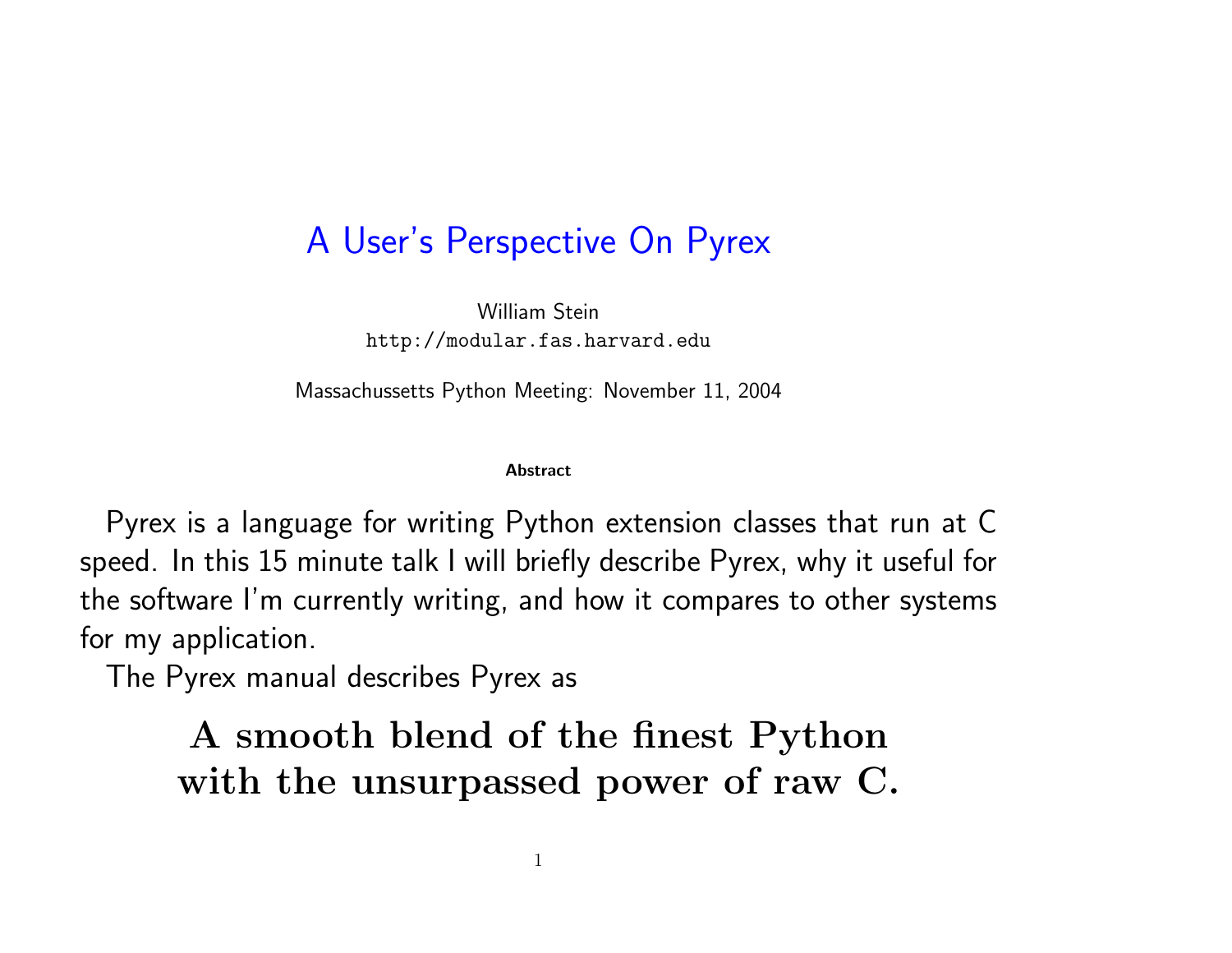# <sup>1</sup> Pyrex

• The author of Pyrex is Greg Ewing, of University of Canterbury, New Zealand. The Pyrex web page is:

http://www.cosc.canterbury.ac.nz/~greg/python/Pyrex/

• There is an active mailing list:

http://lists.copyleft.no/mailman/listinfo/pyrex

- Pyrex is <sup>a</sup> language very similar to Python for writing Python extension modules. It is easy to use C functions from Pyrex, and much Python code also works in Pyrex.
- I'm just an enthusiastic Pyrex user. I have no connection with Pyrex development, and have not read the source code, which appears to be about 13000 lines of pure Python.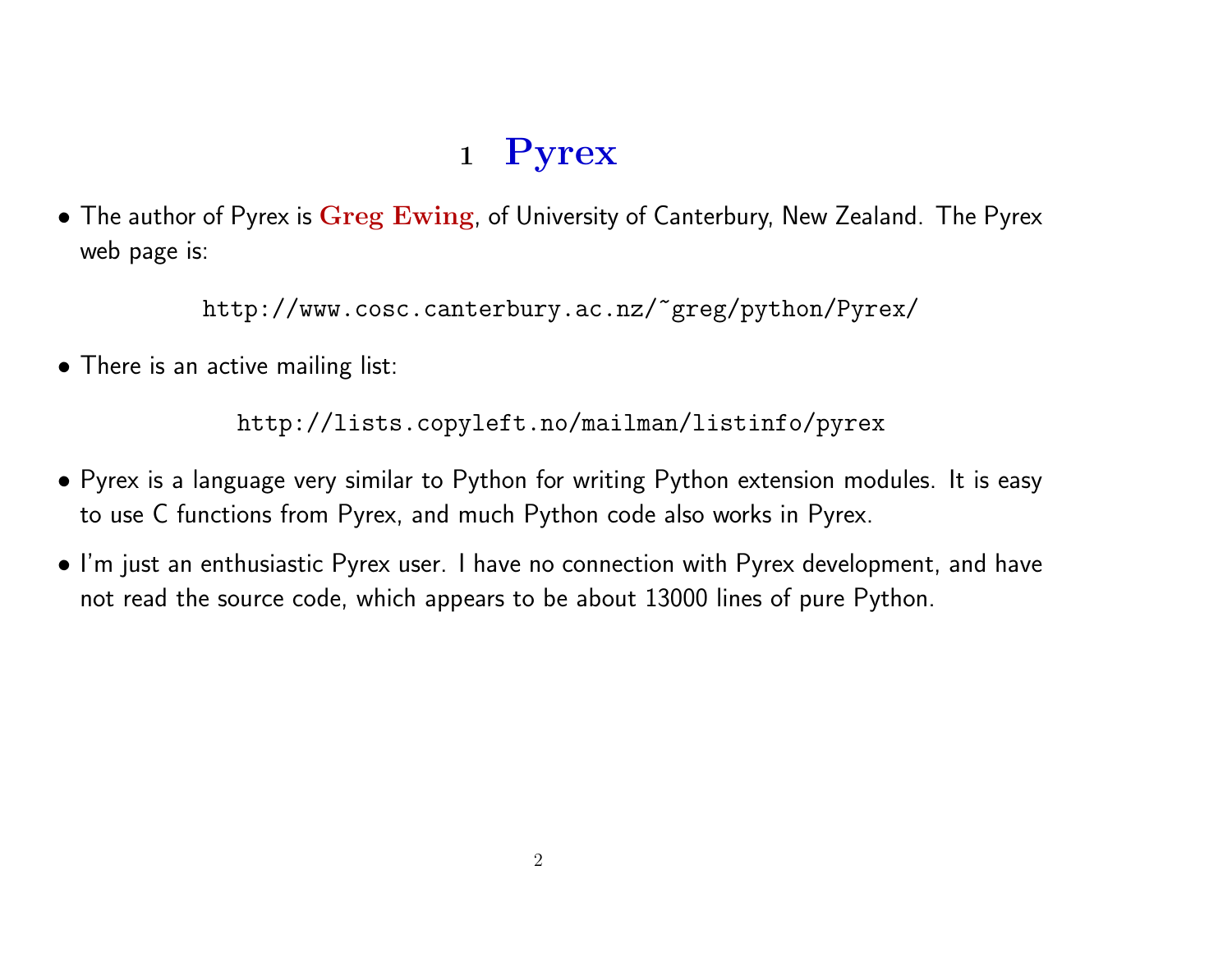#### <sup>2</sup> MANIN: A Python Modular Forms package

MANIN: I'm writing <sup>a</sup> Python package for number theorists; it's like the SciPy package, but for number theory (and cryptography?). The first version is aimed mainly at computing with "modular forms", which are holomorphic functions whose power series expansion encodes deep arithmetic information. I will say nothing further about modular forms here, except to remark that computing them involves sparse and dense linear algebra over exact base fields (e.g., finite fields, the rational numbers, and number fields). For my application, speed and memory efficiency are crucial, and must meet or exceed what is already available in the competing modular forms programs that are partly written in  $C$  or  $C++$ .

MAGMA: Currently the non-profit Australian computer algebra system MAGMA dominates in number theory computation. It's expensive, and has several drawbacks (e.g., closed source, no "Pickle" of objects, no user defined classes, no graphics). MAGMA is over <sup>2</sup> million lines of C code and <sup>a</sup> few hundred thousand lines of code written in the MAGMA language. Thus MAGMA is written in <sup>a</sup> hybrid of C and an interpreted language. This hybrid approach seems to be the best way to write <sup>a</sup> fast sophisticated computer algebra system.

NZMATH: A Japanese mathematician is trying to make a serious number theory package in pure Python. See http://tnt.math.metro-u.ac.jp/nzmath/. Pure Python seems like <sup>a</sup> bad idea to me, since it is too slow.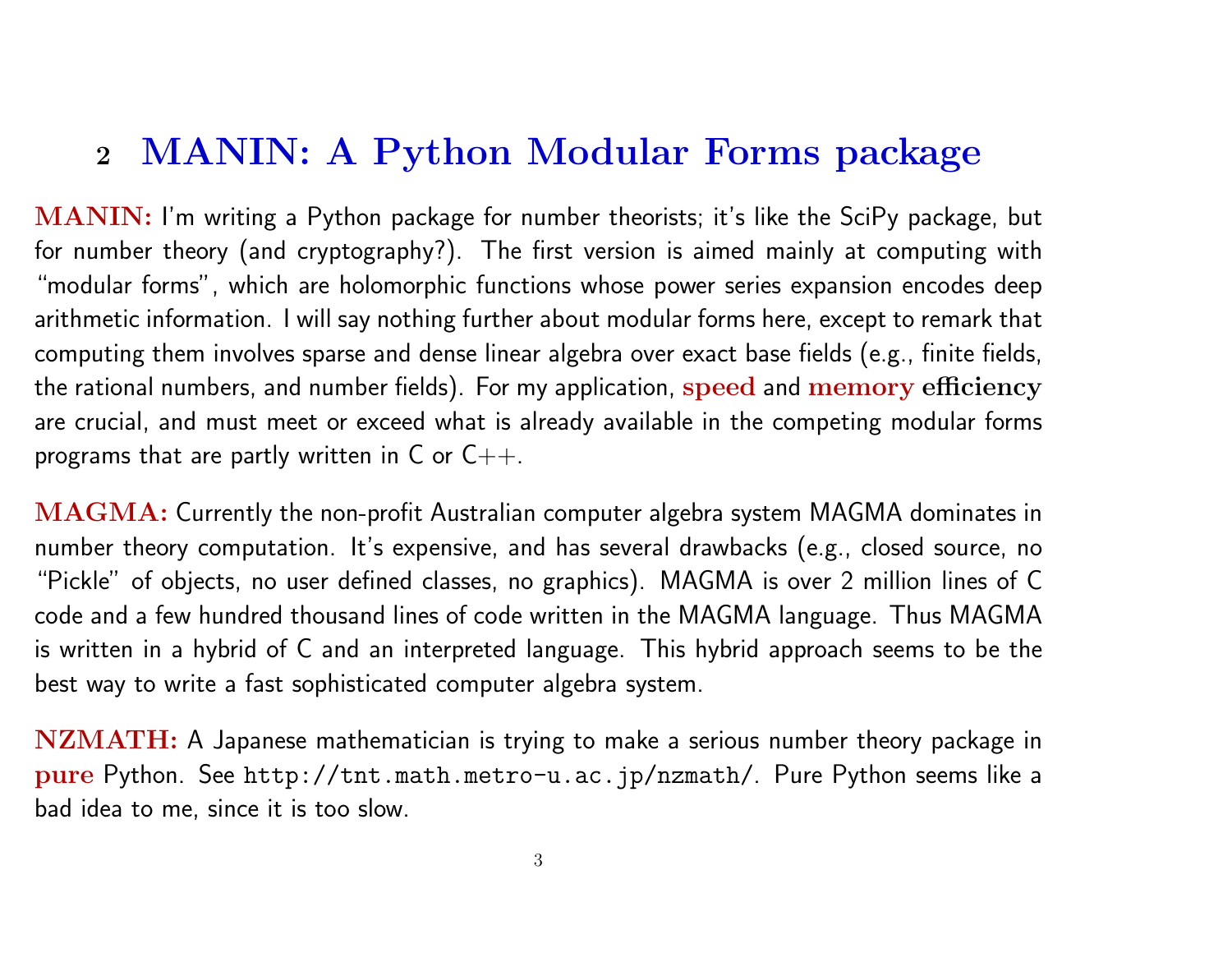## <sup>3</sup> How Pyrex is Helpful

- It's difficult to create a number theory package in pure Python, because Python is too slow for certain things. For example, multiplying two matrices over the integers modulo a small prime  $p$  is fast in C and slow in pure Python, as we will see below.
- I will now give <sup>a</sup> complete example of the simple matrix-multiplication algorithm in pure Python and Pyrex. (There are better asymptotically fast "divide and conquer" matrix multiplication algorithms that grew out of work of Strassen, which <sup>I</sup> will not discuss.)
- Excellent support for exception handling in extension modules.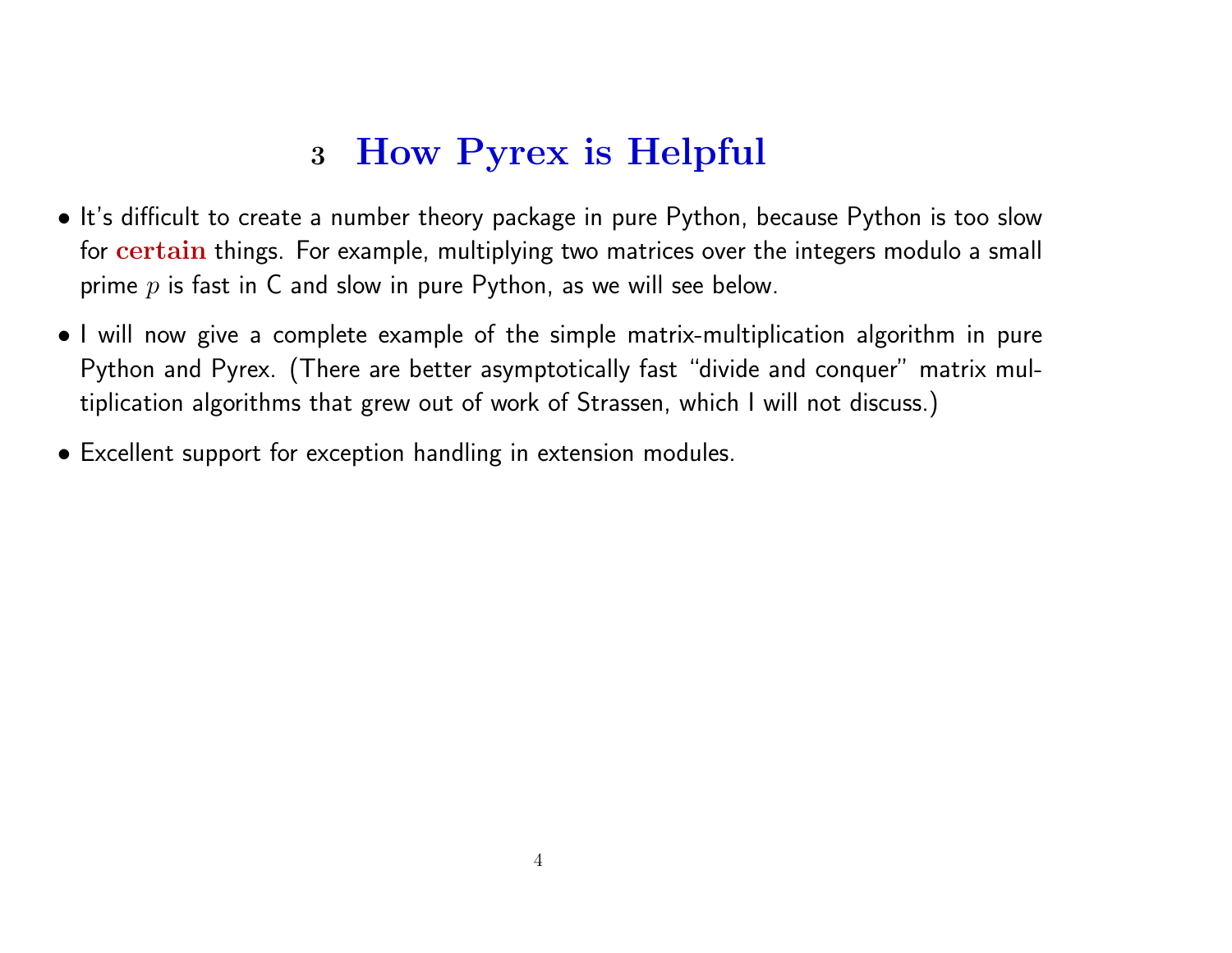### <sup>4</sup> Pure Python Implementation of Matrix Multiply

```
We multiply two square matrices modulo a small prime p_\cdot I have not included error checking.
# mult1.py
class Matrix:
    def __init__(self, p, n, entries=None):
        """p -- prime
           n -- positive integer
           entries -- entries of the matrix (defaults to None, which means 0 matrix).
        \bf 0 "" \bf 0self._-n = n; self._-p = pif entries != None:
            self.__entries = [x % p for x in entries]else:
            self._{\_}entries = [0 for _{\_} in range(n*n)]def __repr__(self):
        s = ""; n = self._-nfor i in range(n):
            for i in range(n):
                s += "%s, "%self.__entries[n*i + j]
            s += "\n"
        return s
    def __mul__(self, other):
        ans = []; n = self.__n
        for i in range(n):
            for j in range(n):
                v = [self._{\_}entries[i*n+k] * other._{\_}entries[k*n+j] for k in range(n)]ans.append(sum(v) % self.__p)
        return Matrix(self.__p, n, ans)
```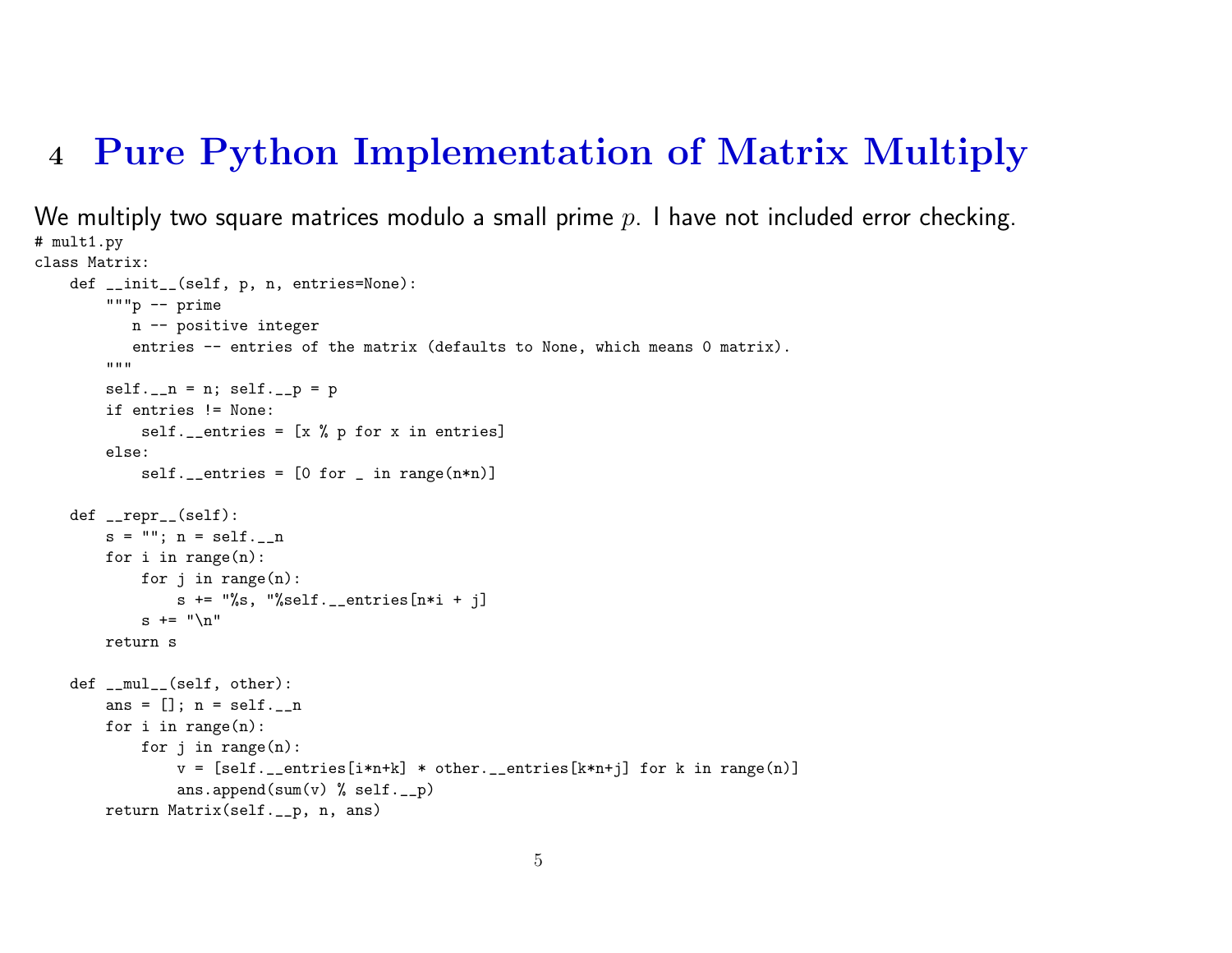Example usage:

>>> import mult1 >>> <sup>a</sup> <sup>=</sup> mult1.Matrix(101,3,range(9)) >>> a 0, 1, 2, 3, 4, 5, 6, 7, 8, >>> a\*a 15, 18, 21, 42, 54, 66, 69, 90, 10,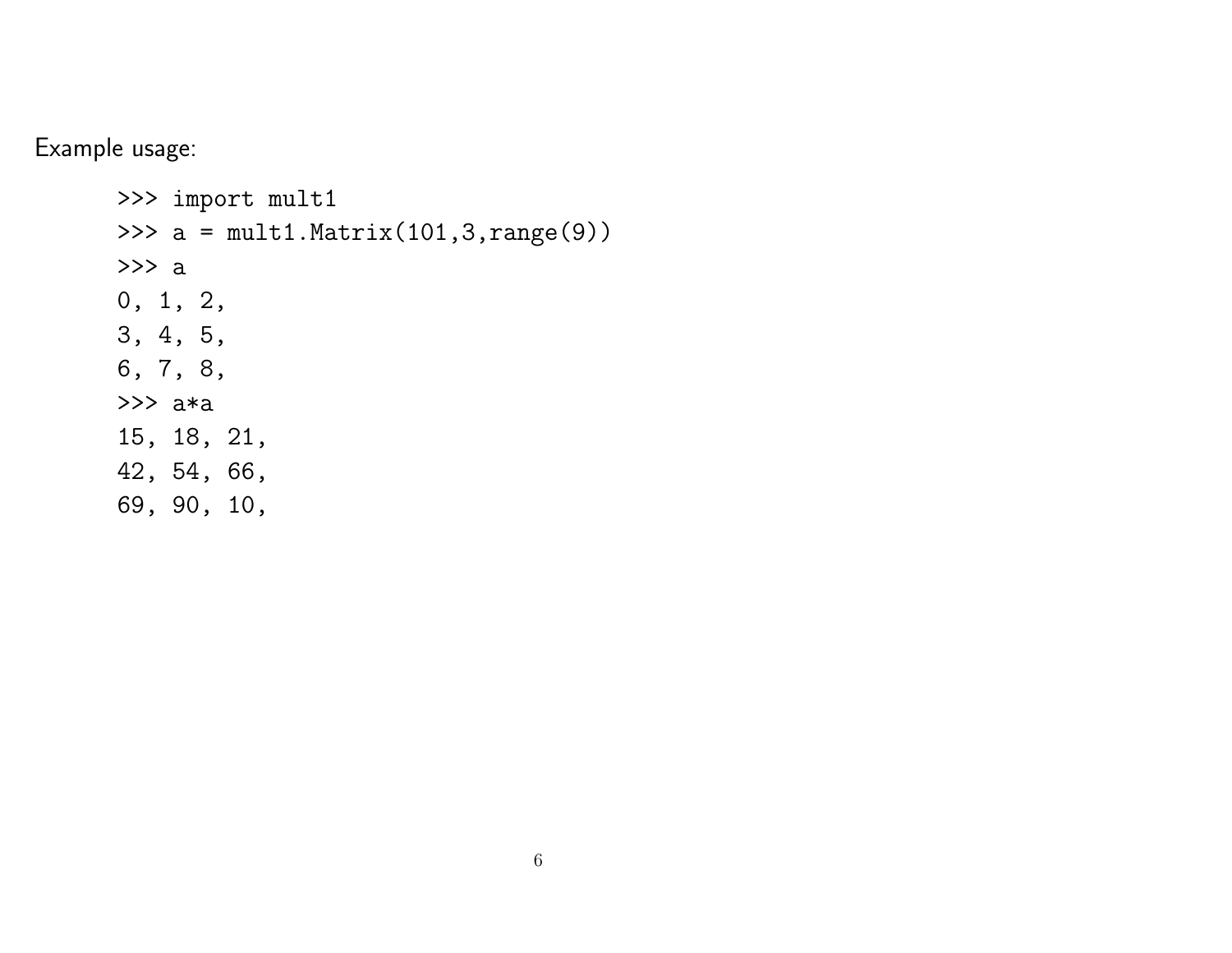#### <sup>5</sup> Pyrex Implementation of Matrix Multiply

I copied mult1.py to mult2.pyx, and made the appropriate modifications.

```
# mult2.pyx
cdef extern from "Python.h": # we will use these C functions below
    void* PyMem_Malloc(int)
   void PyMem_Free(void *p)
cdef class Matrix:
    cdef int *entries
    cdef int p, n
    def __new__(self, int p, int n, entries=None):
        self.p = p; self.n = nself.entries = <int*> PyMem_Malloc(sizeof(int)*n*n) # cast to int pointer
    def __dealloc__(self):
       PyMem_Free(self.entries) # using a C function
    def __init__(self, int p, int n, entries=None):
        """ p -- prime
           n -- positive integer
            entries -- entries of the matrix (defaults to None, which means 0 matrix).
        \bf 0 "" \bf 0 "
        cdef int i, j, k, x
        if entries != None:
            for i from 0 <= i < self.n: # Pyrex's version of for loop;
               for j from 0 \leq j \leq self.n: # get converted to C with no Python calls
                   k = i*self.n + jx = entries[k] % p
```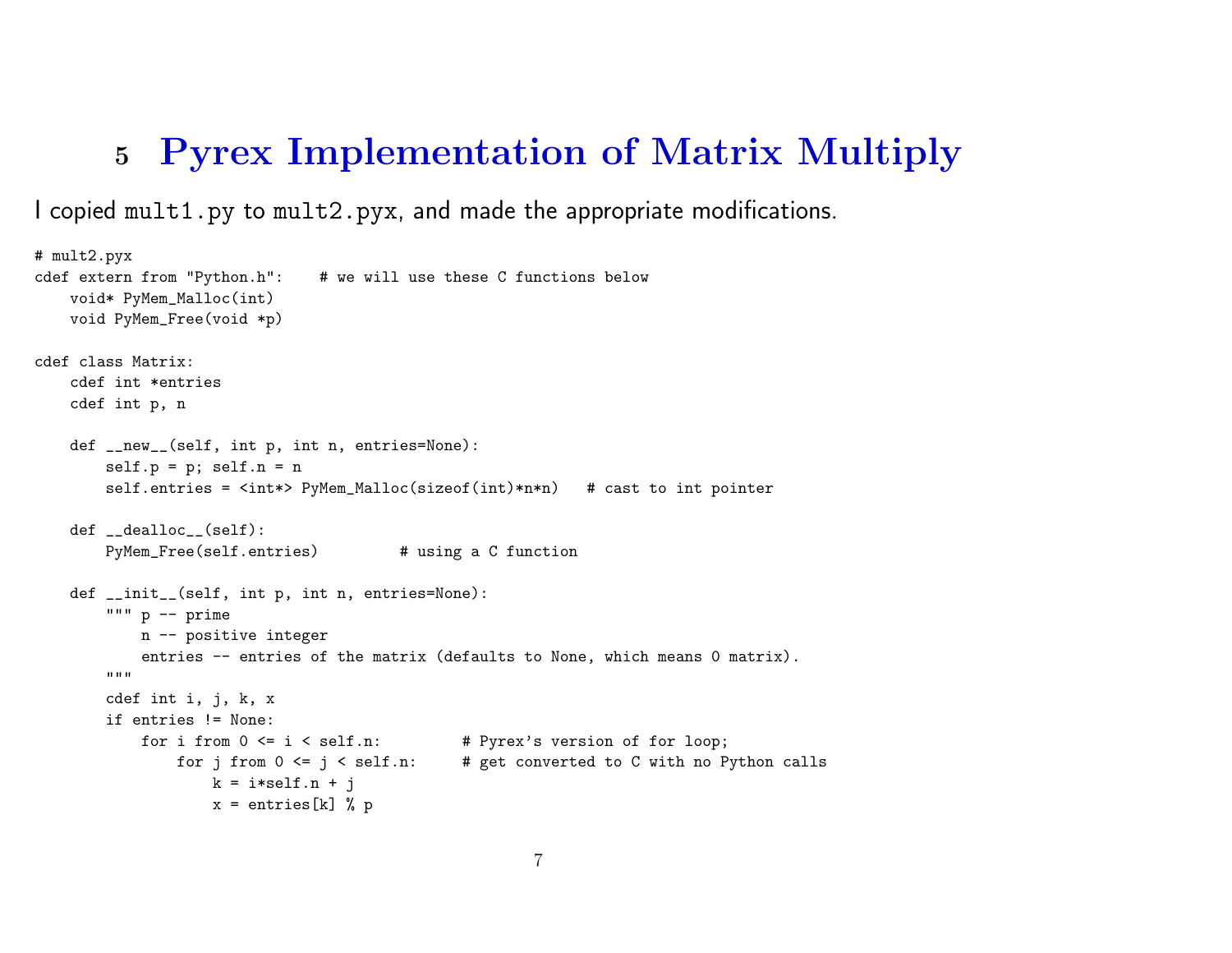```
if x < 0: x = x + pself. entries[k] = xelse:
       for i from 0 \le i \le self.n:
           for j from 0 \le j \le self.n:
                self.entries[i*self.n + j] = 0def __repr__(self):
   cdef int i, j, n
   s = 11n = self.nfor i from 0 \le i \le n:
       for j from 0 \le j \le n:
           s = s + "\s, "%self.entries[n*i + j]
       s = s + "n"return s
cdef Matrix __mul__(Matrix self, Matrix B):
   cdef int s, i, j, k, n
   cdef Matrix ans
   ans = Matrix(self.p, self.n)
   n = self.n
   for i from 0 \le i \le n:
       for j from 0 \le j \le n:
           # The i,j entry of the product
           s = 0for k from 0 \le k \le n:
                s = (s + (self. entries[i*n+k] * B. entries[k*n+j])) % self.pif s < 0: s = s + self.pans.entries[i*n+j] = s
   return ans
```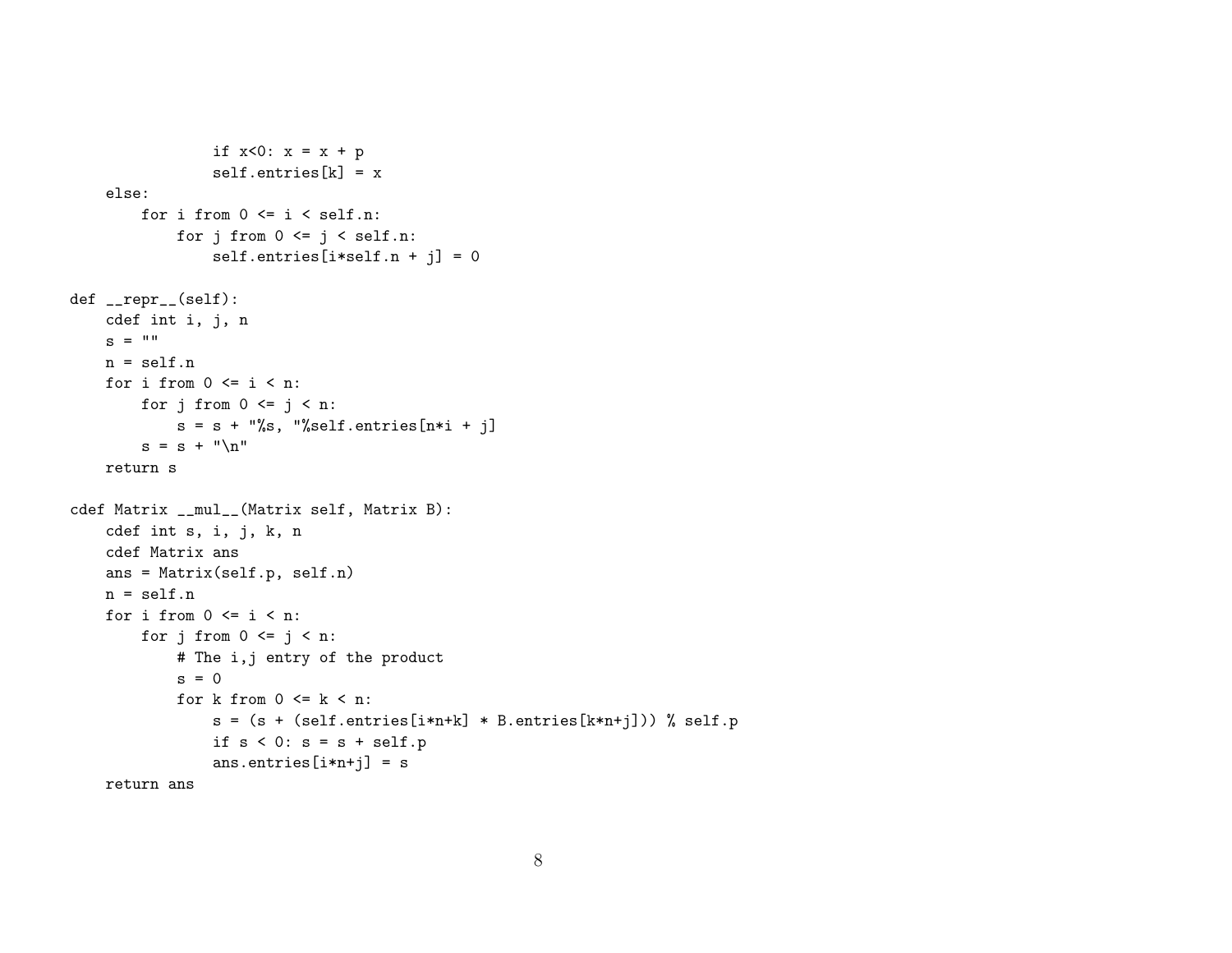We first convert mult2.pyx to a C program, then compile it to a shared object extension library:

# pyrex mult2.pyx # convert pyx file to <sup>a</sup> 677 line pure C file. # ls -lh mult2.c  $-rw-r--r--$  1 was was 23K Nov 11 15:16 mult2.c # gcc -shared -O3 -fPIC -I/home/was/local/include/python2.4 mult2.c -o mult2.so mult2.c: In function '\_\_pyx\_f\_5mult2\_6Matrix\_\_\_mul\_\_': mult2.c:302: warning: use of cast expressions as lvalues is deprecated # yikes! mult2.c:316: warning: use of cast expressions as lvalues is deprecated # many warnings... mult2.c:362: warning: use of cast expressions as lvalues is deprecated mult2.c: At top level: mult2.c:427: warning: initialization from incompatible pointer type # yikes! # ls -lh mult2.so

```
-rwxr-xr-x 1 was was 17K Nov 11 15:16 mult2.so
```
Now we can use the mult2 module, which has the same interface as mult.

```
>>> import mult2
>>> a = mult2.Matrix(101,3,range(9))
>>> a*a
15, 18, 21,
42, 54, 66,
69, 90, 10,
```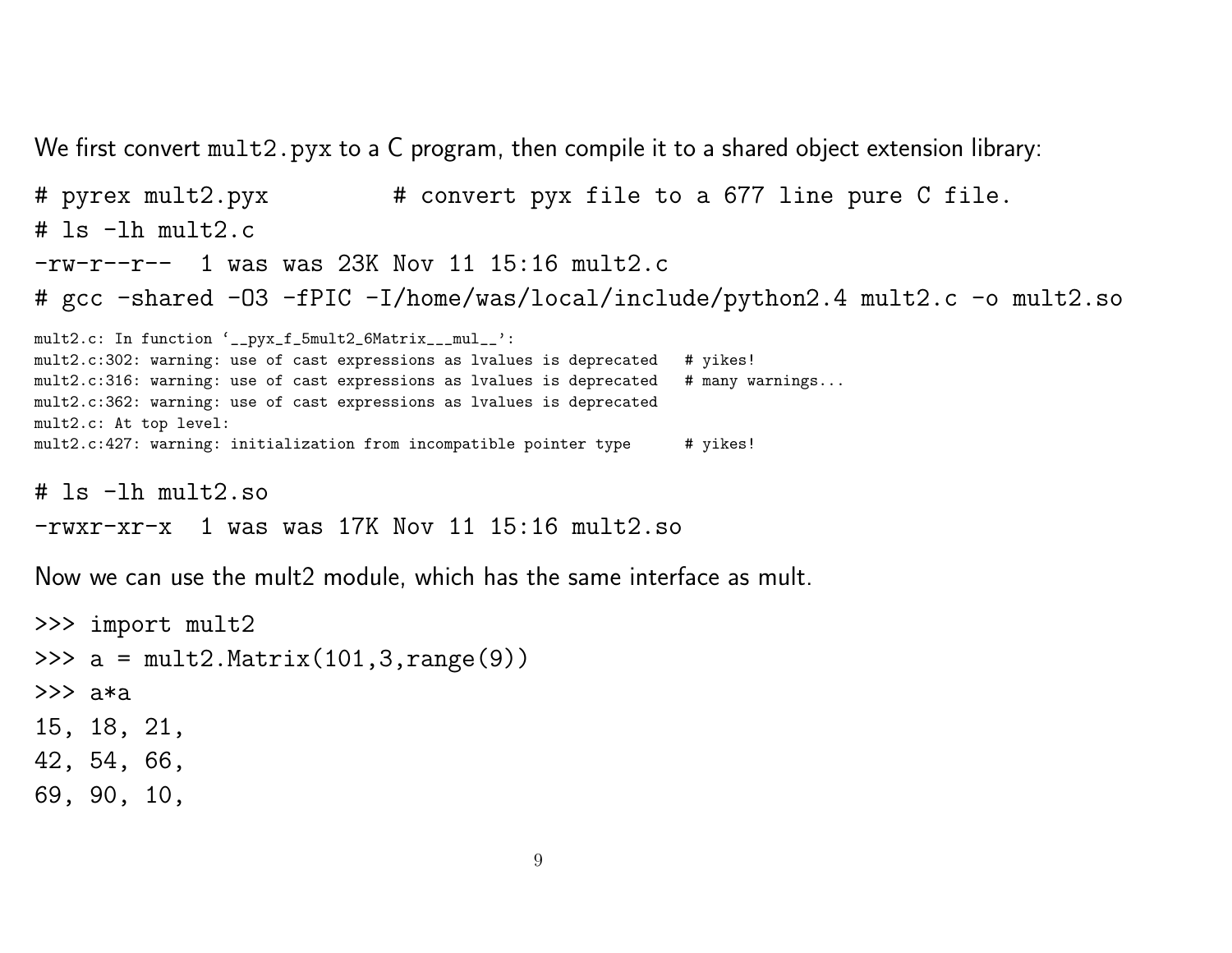#### <sup>6</sup> Some Generated C Code

```
/* Generated by Pyrex 0.9.3 on Thu Nov 11 15:16:11 2004 */
#include "Python.h"
#include "structmember.h"
typedef struct {PyObject **p; char *s;} __Pyx_InternTabEntry; /*proto*/
...
/* Declarations from mult2 */
staticforward PyTypeObject __pyx_type_5mult2_Matrix;
struct __pyx_obj_5mult2_Matrix {
  PyObject_HEAD
  struct __pyx_vtabstruct_5mult2_Matrix *__pyx_vtab;
  int (*entries);
  int p;
  int n;
};
...
static int __pyx_f_5mult2_6Matrix___new__(PyObject *__pyx_v_self, PyObject *__pyx_args, PyObject *__pyx_kwds); /*proto*/
static int __pyx_f_5mult2_6Matrix___new__(PyObject *__pyx_v_self, PyObject *__pyx_args, PyObject *__pyx_kwds) {
  int __pyx_v_p;
  int __pyx_v_n;
 PyObject *_{-}pyx_v_entries = 0;int __pyx_r;
  static char *_{\text{up}}xyz_{\text{up}} = \{ "p", "n", "entries", 0 \};_{\texttt{upyx_ventries}} = _{\texttt{upyx_k1}};
 if (!PyArg_ParseTupleAndKeywords(__pyx_args, __pyx_kwds, "ii|O", __pyx_argnames, &__pyx_v_p, &__pyx_v_n, &__pyx_v_entries)) return -:
 Py_INCREF(__pyx_v_self);
 Py_INCREF(__pyx_v_entries);
 /* "/home/was/talks/pyrex/mult2.pyx":22 */
  ((struct _pyx_obj_5mult2_Matrix*))...
```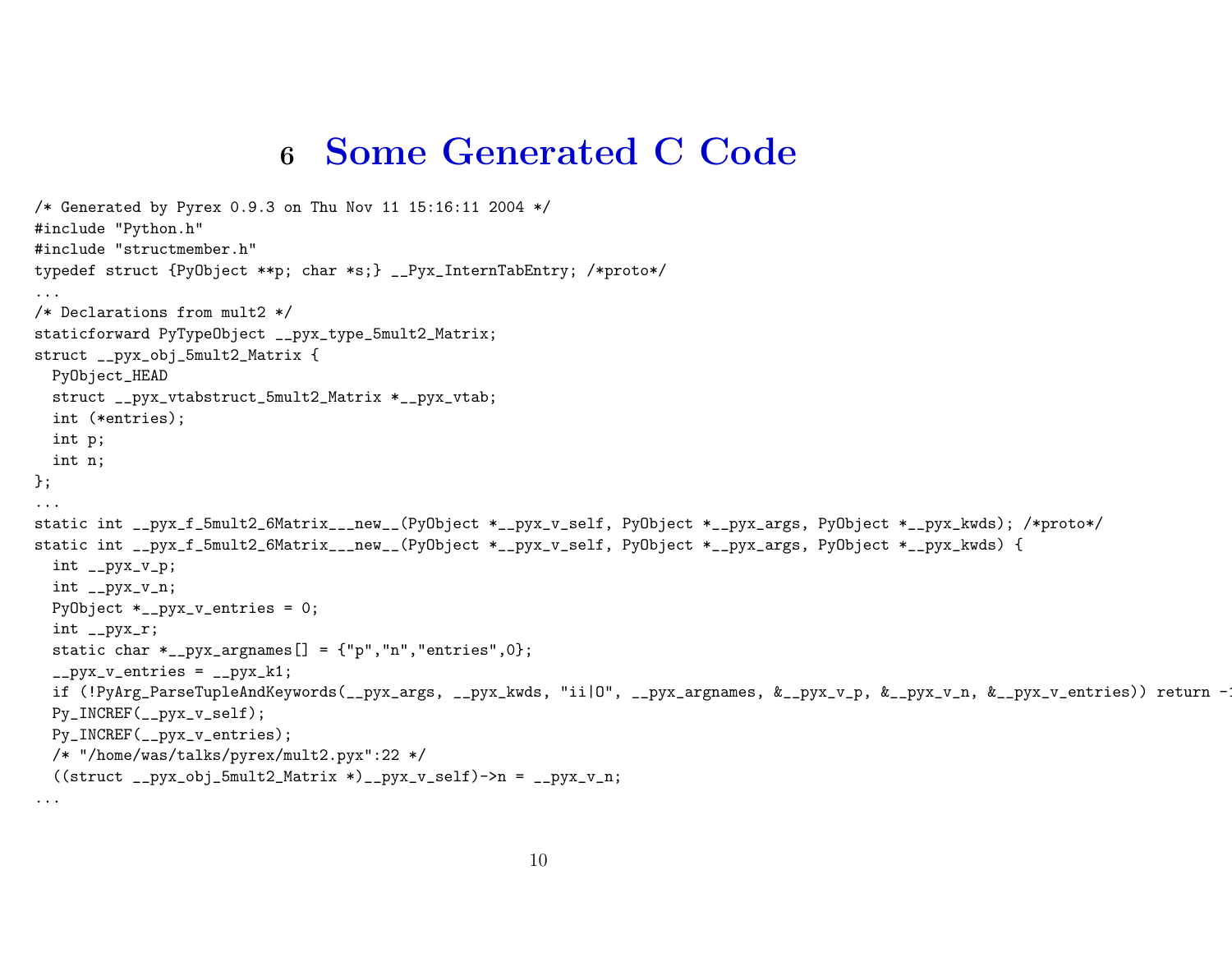## <sup>7</sup> Comparing Timings

I also wrote a  $\overline{P_{\text{SYCO}}}$  version mult3.py, which is mult1.py, but with the line import pysco; psyco.full() appended at the top.

I used the following function to test the speed of each matrix multiply routine.

```
import timeit
def \tt{matmul}(tries=10, p=97, n=20):
    T0 = timeit.Timer("a=mult1.Matrix(%s,%s,range(%s*%s)); a*a"%\
                      (p,n,n,n), "import mult1")
    T1 = timeit.Timer("a=mult2.Matrix(\%s,\%s,range(\%s*\%s)); a*a"\%(p,n,n,n), "import mult2")
    T2 = timeit.Timer("a=mult3.Matrix(\%s,\%s,range(\%s*\%s)); a*a"\%(p,n,n,n), "import mult3")
    t0 = T0.timeit(tries)
    t1 = T1.timeit(tries)t2 = T2.timeit(tries)print "Pure Python: %s\n\nPyrex: %s (Speedup: %s)\n"%(t0, t1, t0/t1)
    print "Psyco: %s (Speedup: %s)"%(t2, t0/t2)
```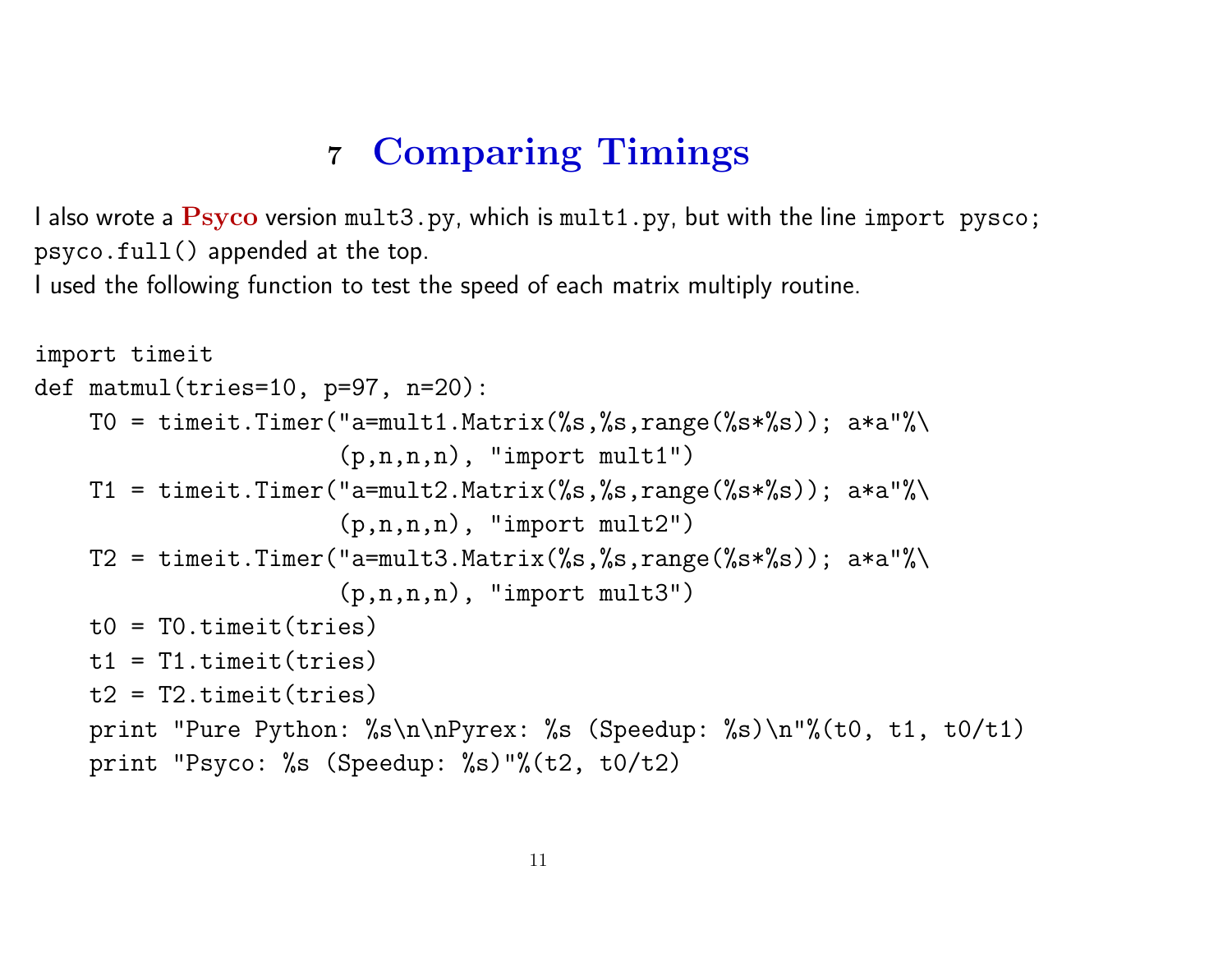Here are some timing results (under Python 2.3, since my Pysco install only supports Python 2.3), on my Pentium-M 1.6Ghz laptop.

```
>>> prof.matmul(1000)
Pure Python: 4.03225588799
Pyrex: 0.380643129349 (Speedup: 10.5932711695)
Psyco: 3.22930121422 (Speedup: 1.24864657104)
>>> prof.matmul(200, n=30)
Pure Python: 2.62041187286
Pyrex: 0.219752788544 (Speedup: 11.9243623265)
Psyco: 2.07065701485 (Speedup: 1.26549778842)
>>> prof.matmul(200, n=50)
Pure Python: 11.7379591465
Pyrex: 0.95321393013 (Speedup: 12.3140868754)
Psyco: 9.31631708145 (Speedup: 1.25993555649)
```
We gain a full order of magnitude (base 10) improvement by using Pyrex! That's very significant for my application, where matrix multiply is at the core of many algorithms. Also, Psyco doesn't seem to help much (this could be my ignorance about how best to use Pysco!).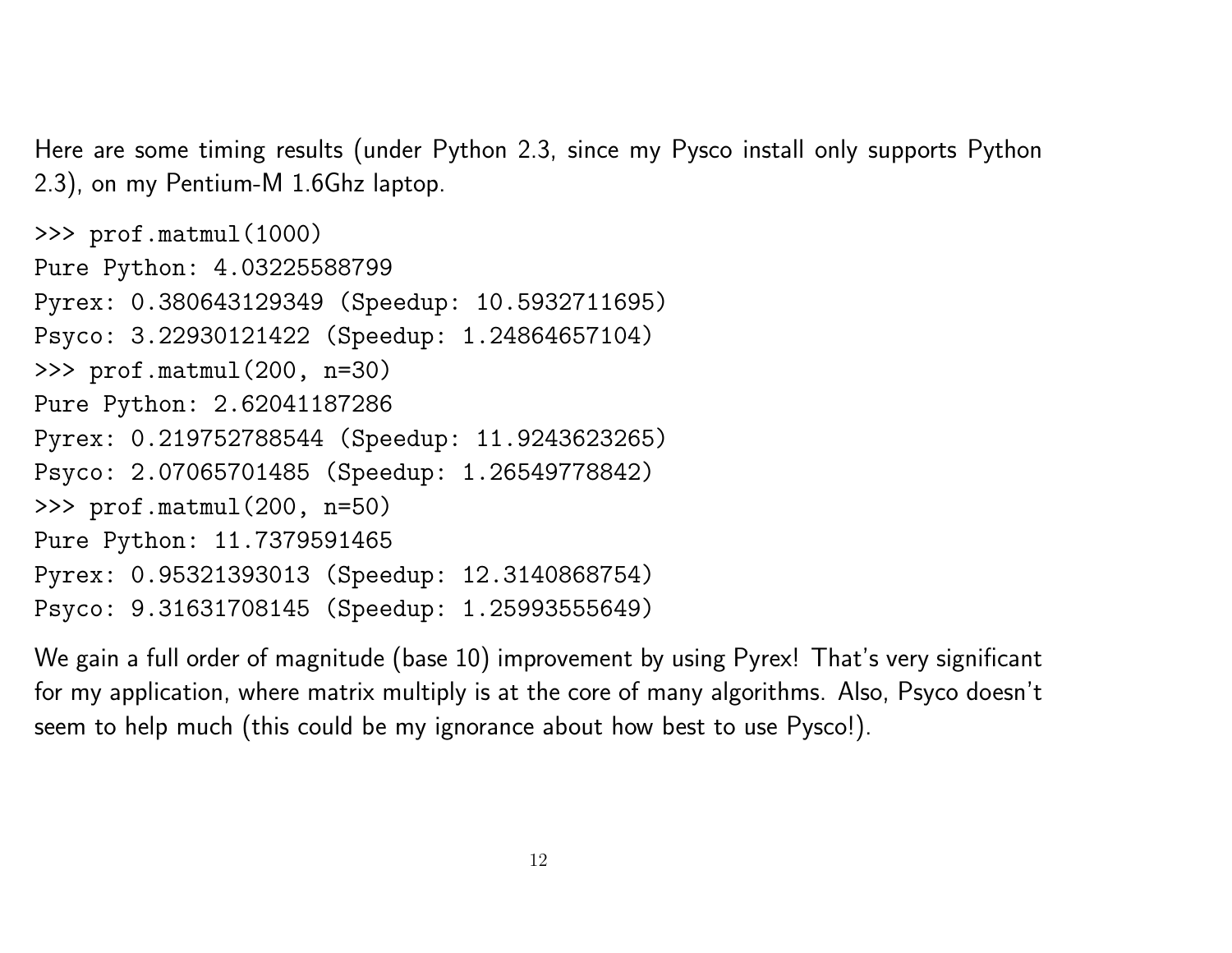# <sup>8</sup> Comparison with Psyco, SWIG, Boost, C

- $\bullet$  [ $\text{Psyco}$ ] Psyco is a "just in time compiler". As the above timings indicate, it is not as fast as Pyrex in our matrix multiplication example. Also, the Pysco web page says "Psyco currently uses <sup>a</sup> lot of memory. It only runs on Intel 386-compatible processors (under any OS) right now." These are both major obstructions for my application.
- $[SWIG]$  SWIG wraps  $C++$  classes as C-extension modules; the classes are also wrapped by pure Python classes, which can be <sup>a</sup> performance hit. For example, imagine implementing integers modulo  $p$  in  $\mathsf{C++}/\mathsf{SWIG}$  versus implementing them using Pyrex. Every multiply would be costly in SWIG. It is also painful to access Python objects from  $C++/SWIG$  (one uses "typemaps"). Finally, it is difficult for me to constantly switch between programming in  $C_{++}$  and programming in Python.

The documentation for SWIG is excellent, it is a rapidly evolving system, and SWIG supports exposing  $C_{++}$  code to many other languages besides Python.

- [Boost] Boost.Python seems really neat when <sup>I</sup> read about it, but <sup>I</sup> found it way too complicated for my needs when I actually use it. I just couldn't ge<sup>t</sup> my head around it.
- [C] Implementing extensions directly in C is painful because of all the explicit reference counting. Also, again it is confusing (to me) to constantly switch between programming in C and programming in Python.